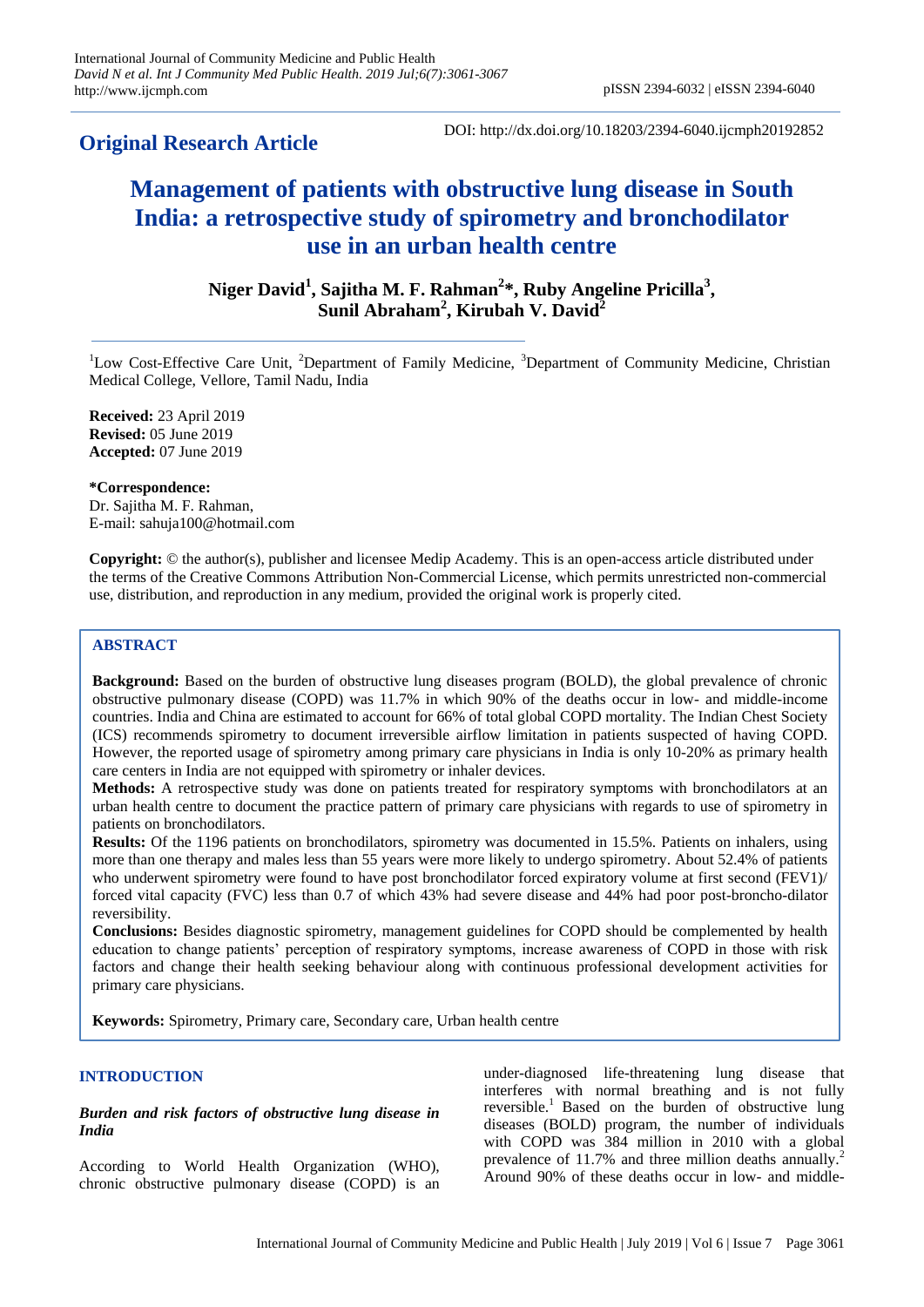income countries with India and China estimated to account for 66% of total global COPD mortality.<sup>3</sup> The number is expected to rise with the increasing prevalence of smoking in developing countries that may result in 4.5 million deaths annually by 2030. An estimated prevalence of more than  $\overline{57}$ , 000, 000 people were living with obstructive airway disease in India by the end of 2016. The estimated economic burden of COPD in India is around eight billion dollars in 2016.<sup>4</sup>

The most significant risk factor for COPD is smoking. In India, 70% smokers smoke "beedis" which has five times more tar than cigarettes making it a far greater risk factor for COPD. Further, the use of biomass fuel for domestic purposes, increased prevalence of child hood respiratory infections, post-pulmonary tuberculosis, poorly controlled asthma, poor socioeconomic status and geriatric population significantly contribute towards the increase in prevalence of COPD in India.<sup>4,5</sup> According to the recommendations of Indian Chest Society (ICS) 2014, patients suspected of having COPD should undergo spirometry to document irreversible airflow limitation. This raises a challenge in health care systems where spirometry is not available. In such situations, the guidelines mention referral to a centre with provisions for spirometry.<sup>6</sup>

#### *Management of respiratory symptoms in primary health care system in India*

A nationwide study on the morbidity profile of patients in India found respiratory symptoms as the most common cause of a visit to a physician and obstructive lung disease as the second most common diagnosis by primary care physicians.<sup>7</sup> About 44% of primary care physicians are reported to have diagnosed COPD clinically among smokers in late stages due to inadequate knowledge and training about diagnosis of COPD. Major barriers identified by primary care physicians include difficulty in communicating the diagnosis to patients, inadequate access to spirometry and patients' resistance to perform spirometry and use of inhalers.<sup>8</sup>

#### *Spirometry and bronchodilators in primary health care system in India*

India has a complex system of tax-financed public health care system that provide health care services to all citizens and private health care system covered by out-ofpocket payments. The public health care system is a three-tier structure with subcenters, primary health care centers and community health centers providing primary health care services in rural areas. Community health centers are the first referral units followed by district hospitals and medical schools. The private health care system has trained physicians and untrained health care workers working in solo practices to small nursing homes and multispecialty clinics and hospitals.<sup>9</sup> Primary health care centers are not equipped with spirometry or inhaler devices for appropriate management of obstructive lung diseases. People living in rural areas seek treatment from practitioners of alternative systems of medicine who do not identify the disease or initiate preventive interventions like smoking cessation.<sup>4</sup>

Spirometry provides an objective measurement of the severity of airflow obstruction. The international guideline for spirometry use in primary care recommends spirometry for patients presenting with undiagnosed respiratory symptoms like dyspnoea, wheeze, and cough". $^{10}$  However, the reported usage of spirometry among primary care physicians in India is only 10-20%.<sup>11</sup> Multiple causes reported to preclude the widespread use of spirometry by primary care physicians in India include lack of training in performing and interpreting spirometry results, unavailability of facilities to perform spirometry, unreliability of private diagnostic laboratories and costs associated with doing spirometry.

Patients with one or more respiratory symptoms are initially treated by primary care practitioners. They continue to self-medicate with over the counter prescriptions of bronchodilators and steroids.<sup>9</sup> While some of these patients may not have obstructive lung disease, many patients with obstructive lung disease do not receive bronchodilators. This delays early diagnosis and treatment of COPD and favours unnecessary use of over the counter bronchodilators that is expensive with deleterious effects to patients. Inhaled steroids widely used for treatment of COPD in India is not beneficial to all patients with COPD. While earlier studies in India have reported on spirometry testing in patients with symptoms suggestive of obstructive lung disease, there is sparse literature on the use of diagnostic spirometry among patients using bronchodilators in primary care. This study was planned to document the practice of primary care physicians in an urban health centre with regards to use of spirometry in patients on bronchodilators.

# *Objectives*

- To document the use and results of diagnostic spirometry in patients on long-term bronchodilators during a one-year period in an urban health centre in South India
- To determine the most common type of bronchodilator used in the urban health centre and the extent of use of metered dose inhalers (MDI)
- To determine the association between age, gender, the use of MDI and the number of therapies initiated with the use of spirometry in the urban health centre
- To determine the association between the use of MDI and the use of antibiotics, systemic steroids and hospitalizations in the urban health centre.

# **METHODS**

# *Setting and design*

The study was designed as a retrospective study on patients treated for respiratory symptoms with bronchodilators at an urban health centre. The study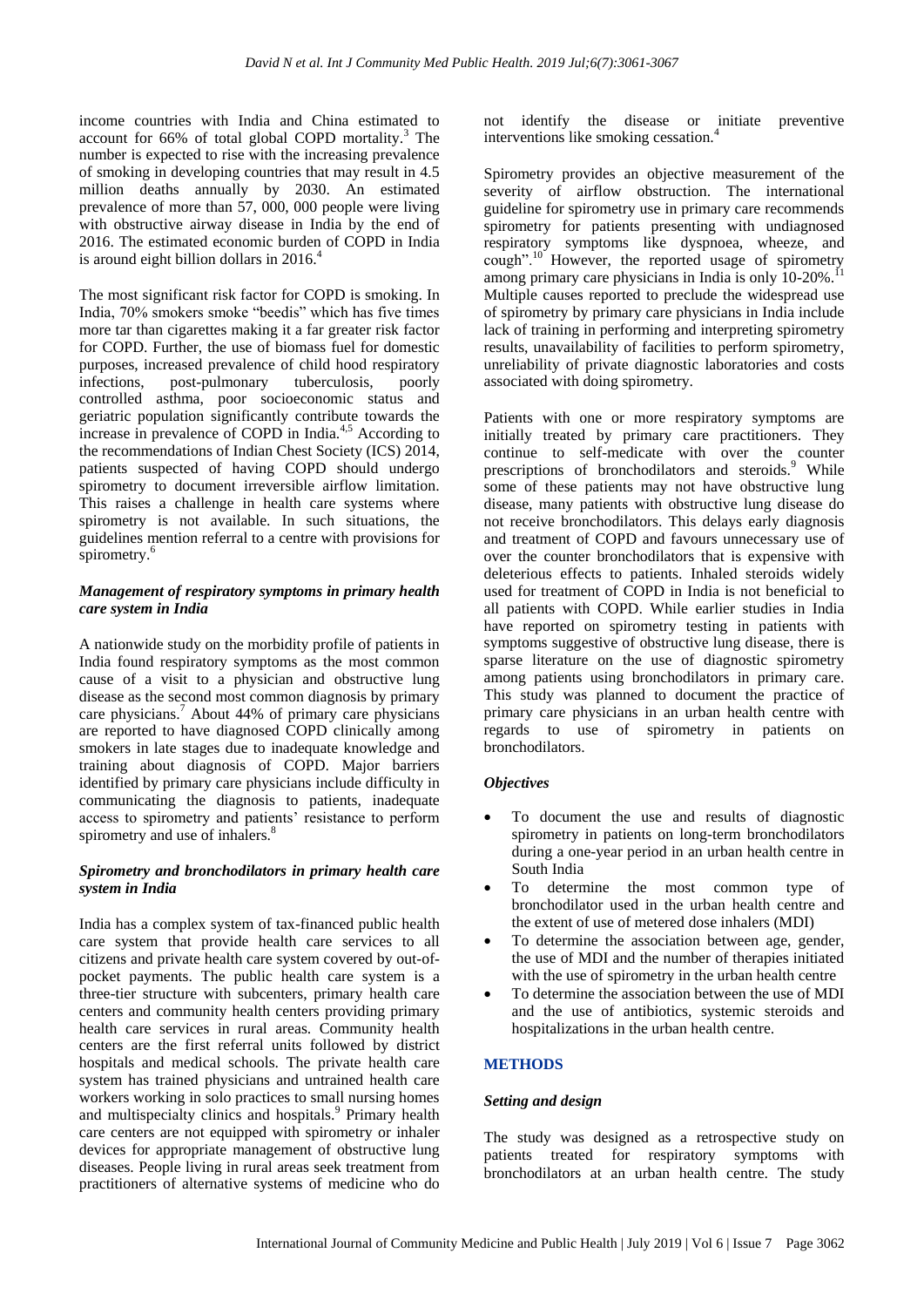included adults >18 years of age who received bronchodilators between the period 1 July 2015 to 30 June 2016.

# *The health care system at the urban health centre*

The study was conducted at the urban health centre called low cost effective care unit, a community-based secondary level care hospital of Christian Medical College in Tamil Nadu, South India. The health centre provides primary and secondary level health care services to the underserved urban population of 200,000. It is managed by a team of family physicians, community medicine physicians, junior medical officers, postgraduate trainees in family medicine, community medicine and interns.

During the study period at the health centre, patients were clinically diagnosed to have COPD based on respiratory symptoms, exposure to tobacco smoke, domestic fuel and chest radiograph. Spirometry is not available at the urban health centre. Physicians at the health centre referred patients to the tertiary care centre for diagnostic spirometry to confirm the clinical diagnosis and to document the need for inhalers which are expensive. It is done and interpreted by trained respiratory therapists at the pulmonary laboratory of the tertiary care unit and the results are uploaded in the hospital information system.

Spirometry data used were postbronchodilator forced expiratory volume at first second (FEV1)/ forced vital capacity (FVC), pre-bronchodilator value of FEV1 and the change in pre and post-bronchodilator value of FEV1. FEV1/FVC  $\langle 0.7 \rangle$  was considered to be diagnostic of obstructive lung disease and pre-bronchodilator FEV1 >80% was considered as mild, 50-79 as moderate, 30-49 as severe and <30 as very severe obstruction. Pre and post-bronchodilator FEV1 variability of 12% was considered to be diagnostic of bronchial asthma.<sup>13</sup>

The bronchodilators available in the urban health center include oral beta-agonists, steroids, dry powder inhalers (DPI) in the form of rota- caps and metered dose inhalers (MDI). The types of MDIs are long-acting antimuscarinic agents (LAMA), short-acting beta agonists (SABA) and a combination of long-acting beta agonists (LABA) and inhaled corticosteroids (ICS). The preferred antibiotics for secondary infections are beta-lactam drugs,<br>macrolides and  $3<sup>rd</sup>$  generation cephalosporins. macrolides and 3<sup>rd</sup> generation cephalosporins. Prednisolone is the oral steroid and hydrocortisone is the parenteral steroid commonly used.

# *Data source and management*

#### *Hospital information system at the health centre*

Patients registered to the health centre receive a unique identification number that links all their data on name, gender, age, residential address, investigations and prescriptions. The prescription record in the hospital information system includes the type of drug and the date dispensed. A different colour code is used for drugs dispensed during hospitalization.

Details of patients who received bronchodilators and the results of the spirometry during the study period were extracted from the hospital information system. Repeat redemption of bronchodilators was defined as the redemption of more than one prescription of the same bronchodilator beyond 30-day interval within the oneyear period. Redemption of antibiotics, steroids and number of hospitalizations were also extracted. All data were entered in excel file and exported to SPSS.

# *Sampling procedure*

The hospital information system was used to identify all adults >18 years who were dispensed bronchodilators during the study period.

# *Statistical analysis*

All statistical analysis was calculated using SPSS version 23. Descriptive frequencies were used for patient demographics, types of bronchodilators, frequency of redemptions, use of steroids, antibiotics and hospitalizations. Spirometry results, the type and the severity of obstruction and the use of inhalers in patients with the spirometry diagnosis of obstructive lung disease was derived. Spirometry use in relation to age, gender, use of inhalers and number of therapies was calculated. Chi-square test was used to find the association between the above variables and use of spirometry and the association between use of inhalers and the use of steroids, antibiotics and hospitalizations. P value  $< 0.05$ was considered as statistically significant.

# *Ethics*

The study was discussed with the institutional review board and as it was based on data from the hospital information system without involving patients or the review of charts, the study was deemed as exempt.

# **RESULTS**

Of the 1196 patients on bronchodilators, spirometry was documented in 15.5% (185 patients). One patient didn't have spirometry result and post-broncho-dilator data was not available in one patient. Only half (52.4%) of patients who underwent spirometry was found to have FEV1/FVC less than 0.7 of which 43% had severe disease and 44% had poor post-broncho-dilator reversibility. Patients on inhalers, on more than one type of bronchodilator and males less than 55 years were more likely to get spirometry done (Table 1). Only 111 (60%) patients who had spirometry were on MDI of which, 84 (75.7%) of them were initiated after the spirometry was done with the mean (SD) number of months to initiation of MDI after spirometry being 2.2 (4.0) and range of 0-18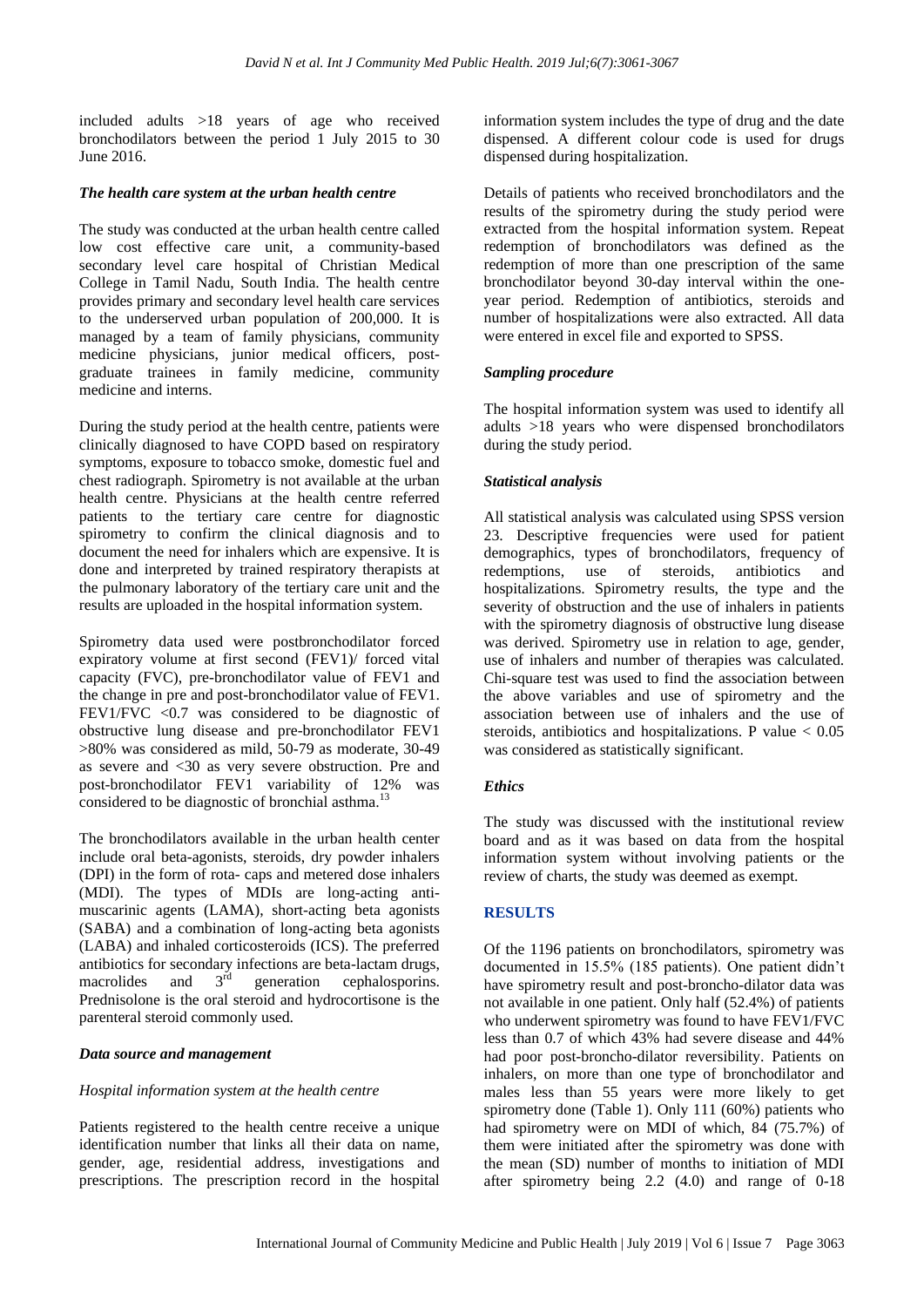months. The remaining 27 (24.3%) patients were on MDI prior to spirometry with the mean (SD) number of months of MDI use before spirometry being 17.7 (15.7) with range of 1-57 months.

#### **Table 1: Likelihood of spirometry testing with age / sex / MDI use / no. of therapies initiated.**

|                            | <b>Spirometry</b> |                       |                | <b>P</b> value |  |  |  |
|----------------------------|-------------------|-----------------------|----------------|----------------|--|--|--|
| <b>Variables</b>           | Yes               | N <sub>0</sub>        | $\mathbf{X}^2$ |                |  |  |  |
|                            | N(%)              | N(%)                  |                |                |  |  |  |
| Age in years               |                   |                       |                |                |  |  |  |
| < 54                       | 104(16.6)         | 522 (83.4)            | 1.3            | 0.5            |  |  |  |
| >54                        | 81 (14.2)         | 489 (85.8)            |                |                |  |  |  |
| <b>Sex</b>                 |                   |                       |                |                |  |  |  |
| Male                       | 81 (18.7)         | 353 (81.3)            | 12.7           | 0.002          |  |  |  |
| Female                     |                   | 104 (13.6) 658 (86.4) |                |                |  |  |  |
| <b>MDI</b> use             |                   |                       |                |                |  |  |  |
| Yes                        | 111 (46.7)        | 127 (53.3)            | 221.8          | < 0.001        |  |  |  |
| N <sub>0</sub>             | 74(7.7)           | 884 (92.3)            |                |                |  |  |  |
| No. of therapies Initiated |                   |                       |                |                |  |  |  |
| $=1$                       | 63 (7.2)          | 815 (92.8)            | 173.7          | < 0.001        |  |  |  |
| >1                         | 112 (38.4)        | 196(61.6)             |                |                |  |  |  |

#### **Table 2: Distribution of treatments given.**

|                               | <b>Number</b> |  |
|-------------------------------|---------------|--|
| <b>Treatment options</b>      | N(%)          |  |
| <b>Oral bronchodilators</b>   | 1184 (99.0)   |  |
| <b>Rota halers</b>            | 79 (6.6)      |  |
| <b>MDI</b>                    | 238 (19.9)    |  |
| Steroids + LABA               | 62(26.2)      |  |
| Steroids + LABA + SABA        | 60(25.2)      |  |
| Steroids + LABA + LAMA        | 44 (18.5)     |  |
| Steroids + LABA + LAMA + SABA | 37(15.5)      |  |
| <b>SABA</b>                   | 17(7.1)       |  |
| <b>LAMA</b>                   | 12(5.0)       |  |
| $SABA + LAMA$                 | 6(2.5)        |  |

### **Table 3: Diagnosis based on spirometry and MDI use among the diagnosed.**

|                                    | <b>MDI</b> Use |          |           |  |
|------------------------------------|----------------|----------|-----------|--|
| <b>Diagnosis</b>                   | Yes            | $\bf No$ | Total     |  |
|                                    | N(%)           | N(%)     | N(%)      |  |
| <b>Bronchial</b><br><b>Asthma</b>  | 38 (71.7)      | 15(38.3) | 53 (28.6) |  |
| <b>COPD</b>                        | 49 (71.0)      | 20(29.0) | 69 (37.3) |  |
| <b>Restrictive</b><br>lung disease | 12(32.4)       | 25(67.6) | 37(20.0)  |  |
| <b>Inconclusive</b>                | 6(35.3)        | 11(64.7) | 17(9.2)   |  |
| <b>Normal</b>                      | 1(11.1)        | 8(88.9)  | 9(4.9)    |  |

Around 400 patients redeemed bronchodilators more than twice, 318 patients were on more than one type of bronchodilator and 238 of the study population were on inhalers (Figure 1). The most common age group of the

study population was 46–60 years and the most common age group who had spirometry was 31–45 years (Figure 2). There was no significant association between spirometry and age group.



# **Figure 1: Patients on bronchodilators who underwent spirometry.**



#### **Figure 2: Age distribution of the study population.**

About 19% of the study population was on inhalers while oral bronchodilators were used by 99% of them. The most common type of inhaler used was the combination of LABA and steroid (26.2%) (Table 2). The most common diagnosis based on spirometry was chronic obstructive pulmonary disease (37.3%). Among patients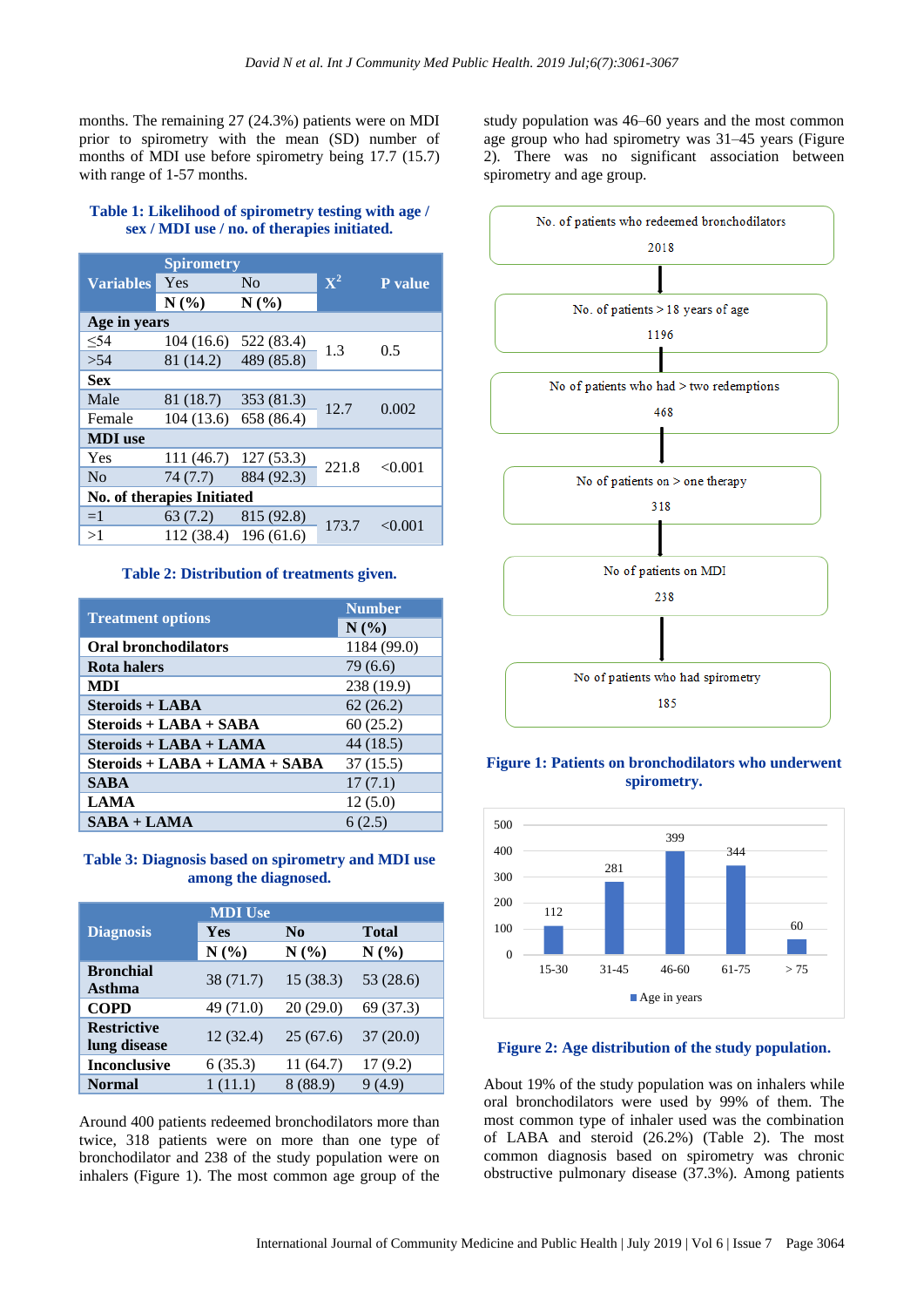with the diagnosis of obstructive lung disease, 71% of them were on inhalers (Table 3). Patients who had more antibiotic redemptions, systemic steroid use and hospitalizations were more likely to be on inhalers in a significant way (Table 4).

|                               | <b>MDI</b> Use |            |             |         |
|-------------------------------|----------------|------------|-------------|---------|
| <b>Variables</b>              | Yes            | No         | ${\bf X}^2$ | P value |
|                               | N(% )          | N(% )      |             |         |
| No. of antibiotic redemptions |                |            |             |         |
| Nil                           | 89 (14.7)      | 517 (85.3) | 20.9        | < 0.01  |
| $\geq 1$                      | 149(25.3)      | 441 (74.7) |             |         |
| No. of systemic steriod use   |                |            |             |         |
| Nil                           | 139(13.8)      | 868 (86.2) | 148.6       | < 0.001 |
| $\geq$ 1                      | 99 (52.4)      | 90(47.6)   |             |         |
| No. of hospital admissions    |                |            |             |         |
| Nil                           | 186(17.1)      | 902 (82.9) | 59.4        | < 0.01  |
| $\geq 1$                      | 52(48.1)       | 56 (51.9)  |             |         |

#### **Table 4: Association between use of MDI and antibiotics, systemic steroids and hospitalization.**

#### **DISCUSSION**

The use of diagnostic spirometry among patients on longterm bronchodilators was low at the urban health centre. Spirometry was likely to be done in patients younger than 45 years and among males. This may relate to the additional risk factor of smoking and availability of financial resources among males compared to females in our study.

Our results are similar to the use of spirometry by general practitioners in the national survey in India and in Western countries. $14,15$  Besides the reasons reported in earlier studies, the low rate of spirometry testing in a primary care setting in India can be attributed to the health care system in our country.<sup>4</sup> Unlike the urban health centre where spirometry was accessible though not available, primary health centres and secondary care hospitals in the public sector health system in India are not equipped with a spirometry or a system for accessing and interpreting the results of spirometry. Moreover, ICS guidelines for diagnosis of spirometry has not been widely disseminated or targeted to primary care physicians.

Most patients on bronchodilators in our study did not undergo diagnostic spirometry. The underdiagnosis of COPD in primary care as is widely reported in literature is found to improve with frequent patient visits for respiratory complaints as the diagnostic process is based on chronicity of symptoms and signs in primary care.<sup>16</sup> In our study also, spirometry was likely to be done for patients on more than one bronchodilator who needed frequent follow-up due to severity of symptoms. Moreover, patients in primary care do not always present for minor complaints unless it is severe to cause persistent symptoms. This underrepresentation of symptoms could contribute to delay in the diagnosis of COPD in primary care.

Almost 47% of patients who underwent spirometry had FEV1/FVC greater than 0.7 indicative of absence of obstructive lung disease. Our study results are supported by similar findings in studies investigating the diagnosis of COPD by spirometry in primary care.<sup>17</sup> Similarly, half of our patients who underwent spirometry had more than 12% reversibility suggestive of the overlap of chronic respiratory symptoms in patient with COPD and asthma. Early classification of COPD and bronchial asthma in primary care can facilitate appropriate therapeutic strategies and avoid overuse of steroids. However, asthma is considered to be an independent risk factor for developing irreversible airflow limitation and clinically differentiating asthma from COPD is reported be difficult.<sup>18</sup>

Based on the over-diagnosis of COPD and misdiagnosis of asthma and COPD in our study, there is dire need to guide physicians to use spirometry judiciously in patients with chronic respiratory symptoms in primary and secondary care health systems in India. This is supported by the systematic review of the United States Preventive Services Task Force (USPSTF) on screening for COPD which concluded that there are no definite studies to link primary care screening for COPD to improved health outcomes.<sup>19</sup>

The widespread use of oral bronchodilators for chronic respiratory symptoms in our study may reflect several factors including patient preferences and costs of inhalers. In Indian health care systems, oral bronchodilators are the preferred choice of treatment for acute exacerbations as they are easily available and extensively used in the public-sector health care systems.<sup>20</sup> Other reported causes of low inhaler use in India include the challenges with the technique of inhaler use, the need for long-term compliance for clinical improvement, lack of patient awareness on the need for inhaler use and lack of continuity of care to initiate maintenance therapy for patients with obstructive lung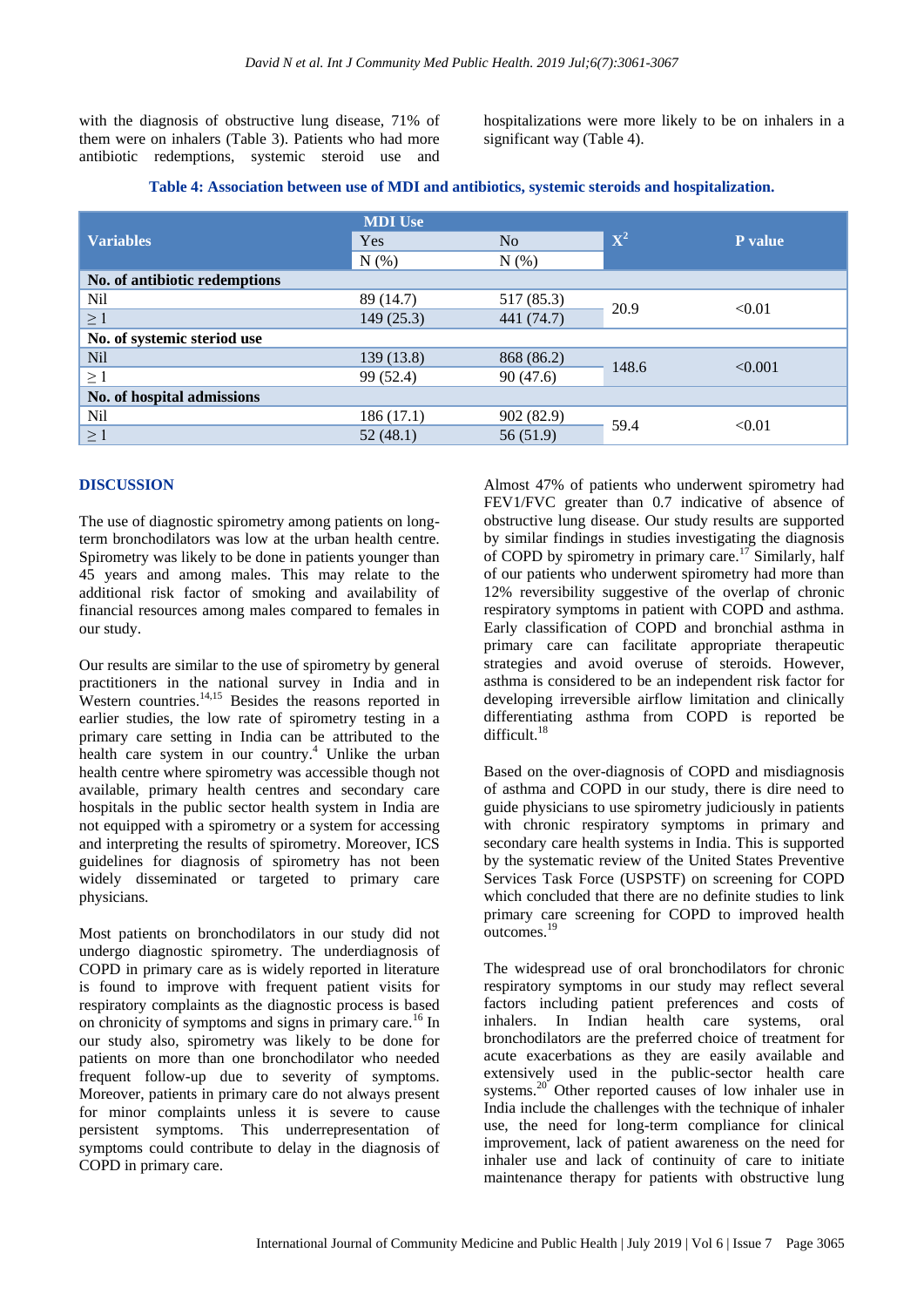disease.<sup>21</sup> A study in Taiwan investigating the pattern of use of bronchodilators in patients with COPD also documented excessive use of oral bronchodilators in general practice advocating the need for optimizing inhaler use.<sup>22</sup>

#### **CONCLUSION**

Our study supports the appropriate use of spirometry in primary care on patients with chronic respiratory symptoms for early diagnosis of obstructive lung disease. However, diagnostic guidelines should be complemented by health education to change patients' perception of respiratory symptoms, increase public awareness of possible COPD in those with risk factors and change their health seeking behavior. Further significant steps are needed to regulate the practice of primary care physicians through continuous professional development activities to empower physicians at the first contact level to implement standard guidelines for early diagnosis of this serious and irreversible disease. Besides the availability of spirometry, it is essential to equip the primary and secondary level health care systems with inhalers, the system for continuity of care to ensure compliance and a referral system for a specialist consult if needed.

#### *Strengths and limitations*

To our knowledge, this is the first study to report on the use of spirometry among patients on bronchodilators in a secondary level health care system in India. The major strength of the study is the exclusive use of data based on the hospital information system that excludes the possibility of recall bias, questionnaire-based data or selection bias.

However, there are limitations in using the data from the hospital information system. Only patients who redeemed their prescriptions for bronchodilators and had spirometry done were analyzed in the study. Due to the lower socioeconomic category of patients attending the health centre or due to non-compliance, many patients who were prescribed inhalers but did not redeem it and patients on bronchodilators who were informed to do spirometry but did not get it done were excluded from the study population. This is likely to underdiagnosed obstructive lung disease in the practice population.

The study is restricted to a single urban health centre of a private academic institution with opportunities for subsidized care for chronic conditions. The health system in public-sector hospitals and most other private institutions are different. It influences the long-term management of chronic conditions like COPD that requires spirometry along with periodic follow-up and regular medications.

*Funding: No funding sources Conflict of interest: None declared Ethical approval: Not required*

### **REFERENCES**

- 1. Chronic Obstructive Pulmonary Disease Fact Sheet. 2017 Available at: http://www.who.int/media centre/factsheets/fs315/en/ Accessed on 19 February 2019.
- 2. Adeloye D, Chua S, Lee C, Basquill C, Papana A, Theodoratou E, et al. Global and Regional Estimates of COPD Prevalence: Systematic Review and Metaanalysis. J Glob Health. 2015;5(2):020415.
- 3. Lopez AD, Shibuya K, Rao C, Mathers CD, Hansell AL, Held LS, et al. Chronic obstructive pulmonary disease: current burden and future projections. Eur Respir J. 2006;27:397-412.
- 4. Kalkana T, Moitra S, Jindal SK. Increasing burden of COPD in rural India: an example why India warrants primary healthcare reforms. ERJ. Open Res. 2016;2(2):00032.
- 5. Bhome AB. COPD in India: Iceberg or Volcano? J Thorac Dis. 2012;4(3):298-309.
- 6. Gupta D, Agarwal R, Aggarwal AN, Maturu VN, Dhooria S, Prasad KT, et al. Guidelines for diagnosis and management of chronic obstructive pulmonary disease: joint recommendations of Indian Chest Society and National College of Chest Physicians (India). Indian J Chest Dis Allied Sci. 2014;56:5-54.
- 7. Salvi S, Apte K, Madas S, Barne M, Chhowala S, Sathi T, et al. Symptoms and medical conditions in 204 912 patients visiting primary health-care practitioners in India: a 1-day point prevalence study (the POSEIDON study). Lancet Glob Health. 2015;3(12):e776-84.
- 8. Kaur I, Aggarwal B, Gogtay J. Understanding perception of chronic obstructive pulmonary disease among general practitioners, physicians and pulmonologists in India: Results from a face-to-face survey. Perspect Clin Res. 2016;7(2):100–5.
- 9. The Commonwealth Fund. International Profiles of Health Care Systems 2015. Available at: http://www.commonwealthfund.org/~/media/files/p ublications/fund-report/2016/jan/1857\_mossialos\_ ntl\_profiles\_2015\_v7.pdf. Accessed on 9 February 2019.
- 10. Levy ML, Quanjer PH, Booker R, Cooper BG, Holmes S, Small I. Diagnostic spirometry in primary care: Proposed standards for general practice compliant with American Thoracic Society and European Respiratory Society recommendations. Prim Care Respir J. 2009;18(3):130-47.
- 11. Vanjare N, Chhowala S, Madas S, Kodgule R, Gogtay J, Salvi S. Use of spirometry among chest physicians and primary care physicians in India. NPJ Prim Care Respir Med. 2016;26:16036.
- 12. Kotwani A. Access to essential medicines and standard treatment for chronic diseases. Indian. J. Pharm. 2010;42(3):127-8.
- 13. Global Strategy for The Diagnosis, Management, and Prevention of Chronic Obstructive Pulmonary